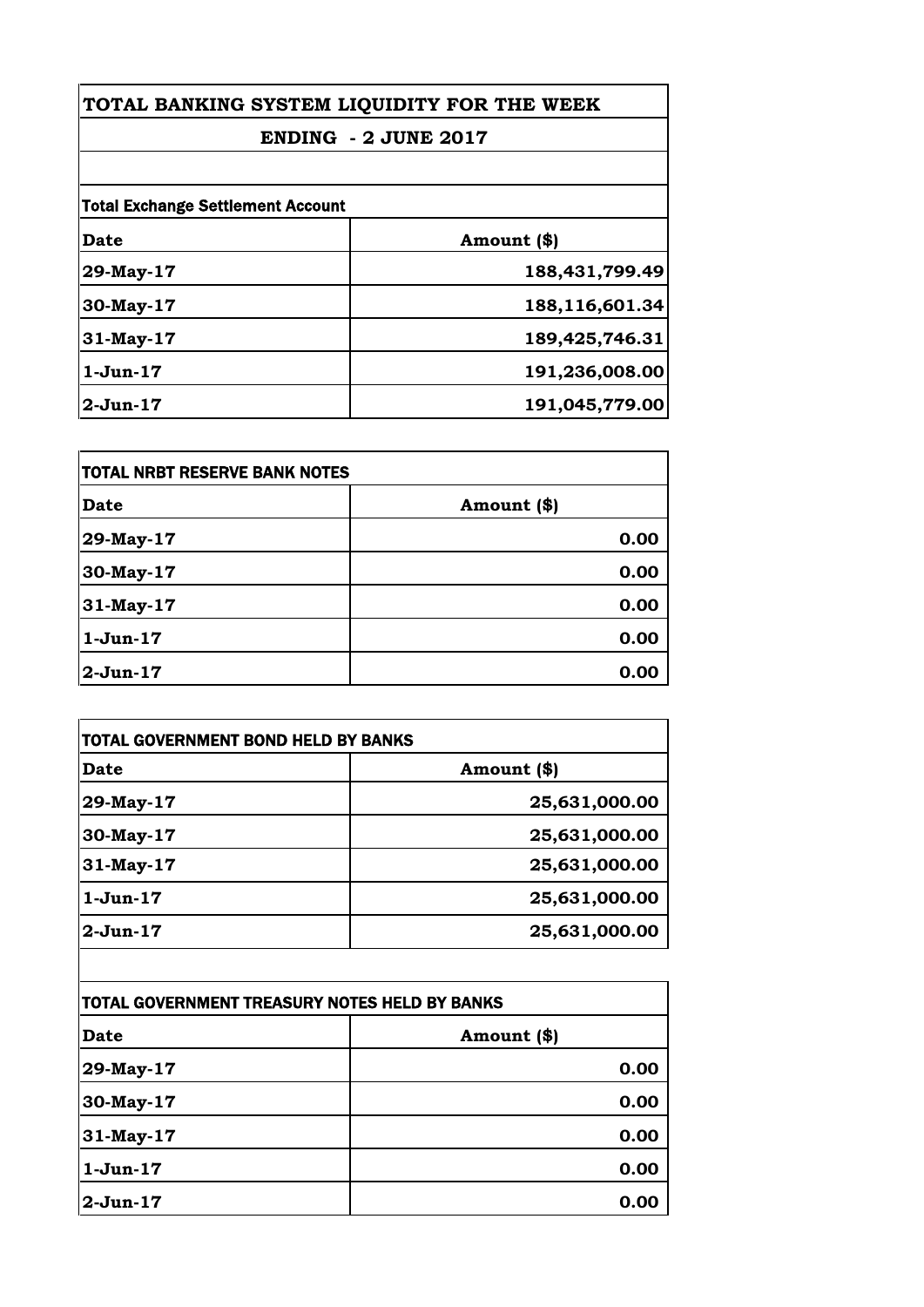## **ENDING - 9 JUNE 2017**

| Date         | Amount (\$)    |
|--------------|----------------|
|              |                |
| $6 - Jun-17$ | 191,602,532.49 |
| $7-Jun-17$   | 191,771,933.47 |
| $8-Jun-17$   | 190,999,016.06 |
| $9-Jun-17$   | 190,175,961.86 |

| <b>ITOTAL NRBT RESERVE BANK NOTES</b> |             |
|---------------------------------------|-------------|
| Date                                  | Amount (\$) |
| $6 - Jun-17$                          | 0.00        |
| $7-Jun-17$                            | 0.00        |
| $8-Jun-17$                            | 0.00        |
| 9-Jun-17                              | 0.00        |

| Date         | Amount (\$)   |
|--------------|---------------|
| $6 - Jun-17$ | 25,631,000.00 |
| $7-Jun-17$   | 25,631,000.00 |
| $8-Jun-17$   | 25,631,000.00 |
| $9-Jun-17$   | 25,631,000.00 |

| TOTAL GOVERNMENT TREASURY NOTES HELD BY BANKS |             |
|-----------------------------------------------|-------------|
| <b>Date</b>                                   | Amount (\$) |
| 6-Jun-17                                      | 0.00        |
| $7-Jun-17$                                    | 0.00        |
| $8-Jun-17$                                    | 0.00        |
| $9-Jun-17$                                    | 0.00        |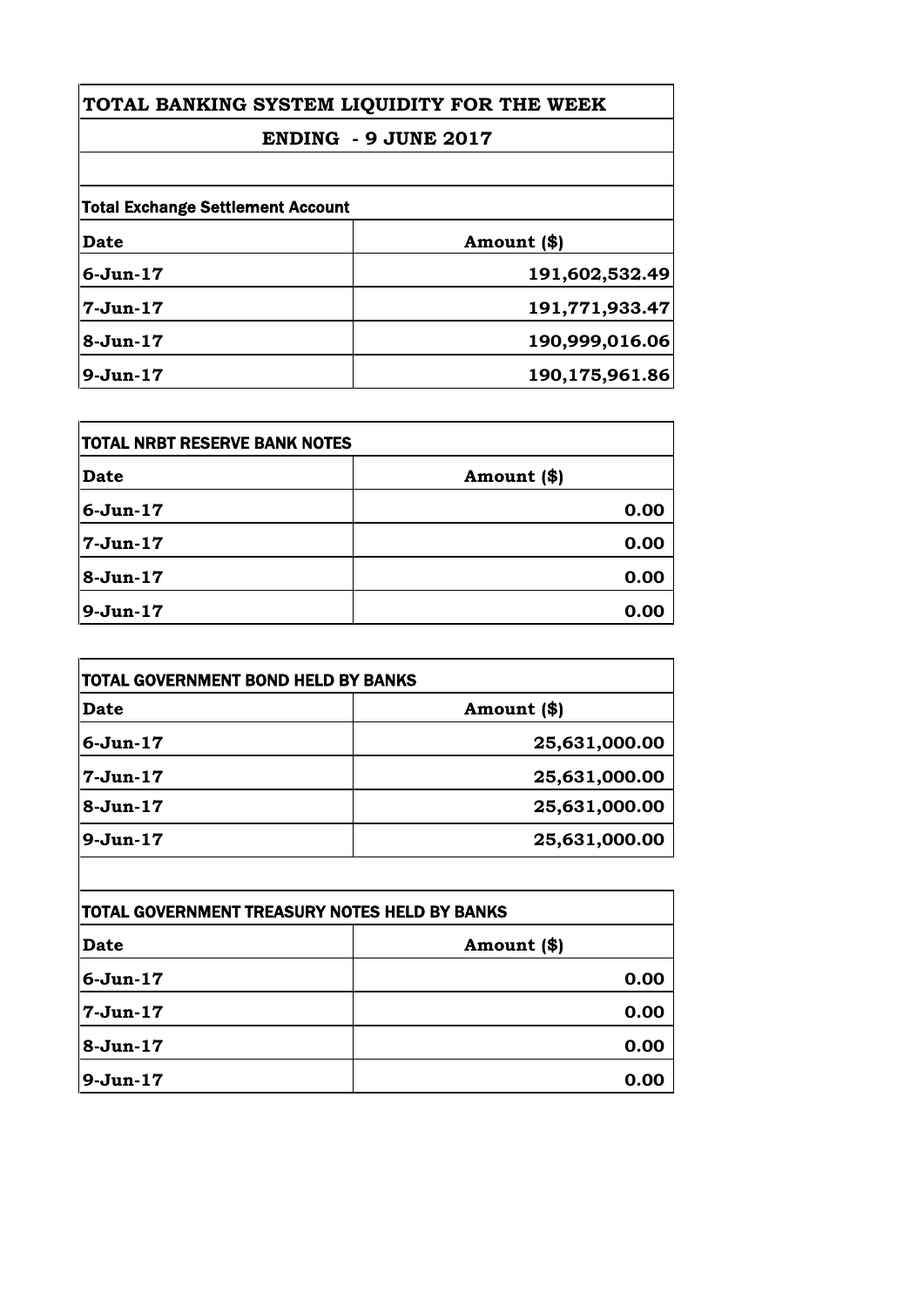## **ENDING - 16 JUNE 2017**

| <b>Total Exchange Settlement Account</b> |                   |
|------------------------------------------|-------------------|
| Date                                     | Amount (\$)       |
| $12$ -Jun- $17$                          | 187,531,491.86    |
| $13-Jun-17$                              | 188,567,669.16    |
| $14$ -Jun- $17$                          | 187, 428, 757. 78 |
| 15-Jun-17                                | 188,678,749.12    |
| $16$ -Jun- $17$                          | 188,979,089.21    |

| TOTAL NRBT RESERVE BANK NOTES |             |
|-------------------------------|-------------|
| Date                          | Amount (\$) |
| $12$ -Jun- $17$               | 0.00        |
| $13-Jun-17$                   | 0.00        |
| 14-Jun-17                     | 0.00        |
| $15-Jun-17$                   | 0.00        |
| $16$ -Jun- $17$               | 0.00        |

| <b>Date</b>     | Amount (\$)   |
|-----------------|---------------|
| 12-Jun-17       | 25,631,000.00 |
| $13-Jun-17$     | 25,631,000.00 |
| 14-Jun-17       | 25,631,000.00 |
| 15-Jun-17       | 25,631,000.00 |
| $16$ -Jun- $17$ | 25,631,000.00 |

| TOTAL GOVERNMENT TREASURY NOTES HELD BY BANKS |             |
|-----------------------------------------------|-------------|
| Date                                          | Amount (\$) |
| $12$ -Jun- $17$                               | 0.00        |
| $13-Jun-17$                                   | 0.00        |
| 14-Jun-17                                     | 0.00        |
| $15 - Jun-17$                                 | 0.00        |
| $16$ -Jun- $17$                               | 0.00        |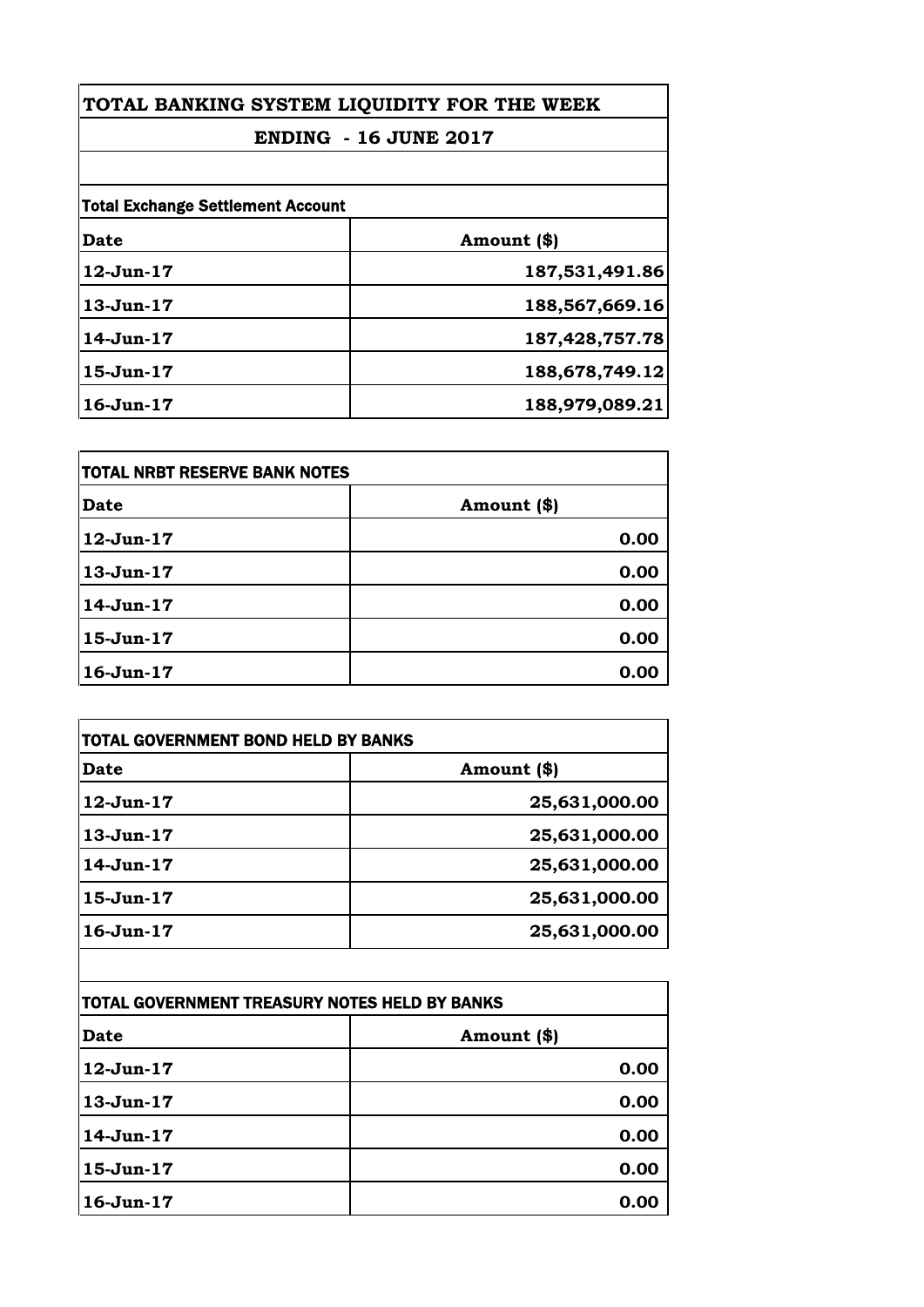## **ENDING - 23 JUNE 2017**

| <b>Total Exchange Settlement Account</b> |                |
|------------------------------------------|----------------|
| <b>Date</b>                              | Amount (\$)    |
| 19-Jun-17                                | 187,447,443.36 |
| $20 - Jun-17$                            | 190,296,422.14 |
| $21 - Jun-17$                            | 188,166,458.84 |
| $22 - Jun-17$                            | 186,709,752.50 |
| $23 - Jun-17$                            | 186,481,669.18 |

| <b>TOTAL NRBT RESERVE BANK NOTES</b> |             |
|--------------------------------------|-------------|
| <b>Date</b>                          | Amount (\$) |
| 19-Jun-17                            | 0.00        |
| 20-Jun-17                            | 0.00        |
| 21-Jun-17                            | 0.00        |
| 22-Jun-17                            | 0.00        |
| 23-Jun-17                            | 0.00        |

| <b>Date</b>   | Amount (\$)   |
|---------------|---------------|
| 19-Jun-17     | 25,631,000.00 |
| $20 - Jun-17$ | 25,631,000.00 |
| $21 - Jun-17$ | 25,631,000.00 |
| 22-Jun-17     | 25,631,000.00 |
| $23 - Jun-17$ | 25,631,000.00 |

| TOTAL GOVERNMENT TREASURY NOTES HELD BY BANKS |             |
|-----------------------------------------------|-------------|
| Date                                          | Amount (\$) |
| 19-Jun-17                                     | 0.00        |
| 20-Jun-17                                     | 0.00        |
| $ 21$ -Jun- $17$                              | 0.00        |
| 22-Jun-17                                     | 0.00        |
| 23-Jun-17                                     | 0.00        |